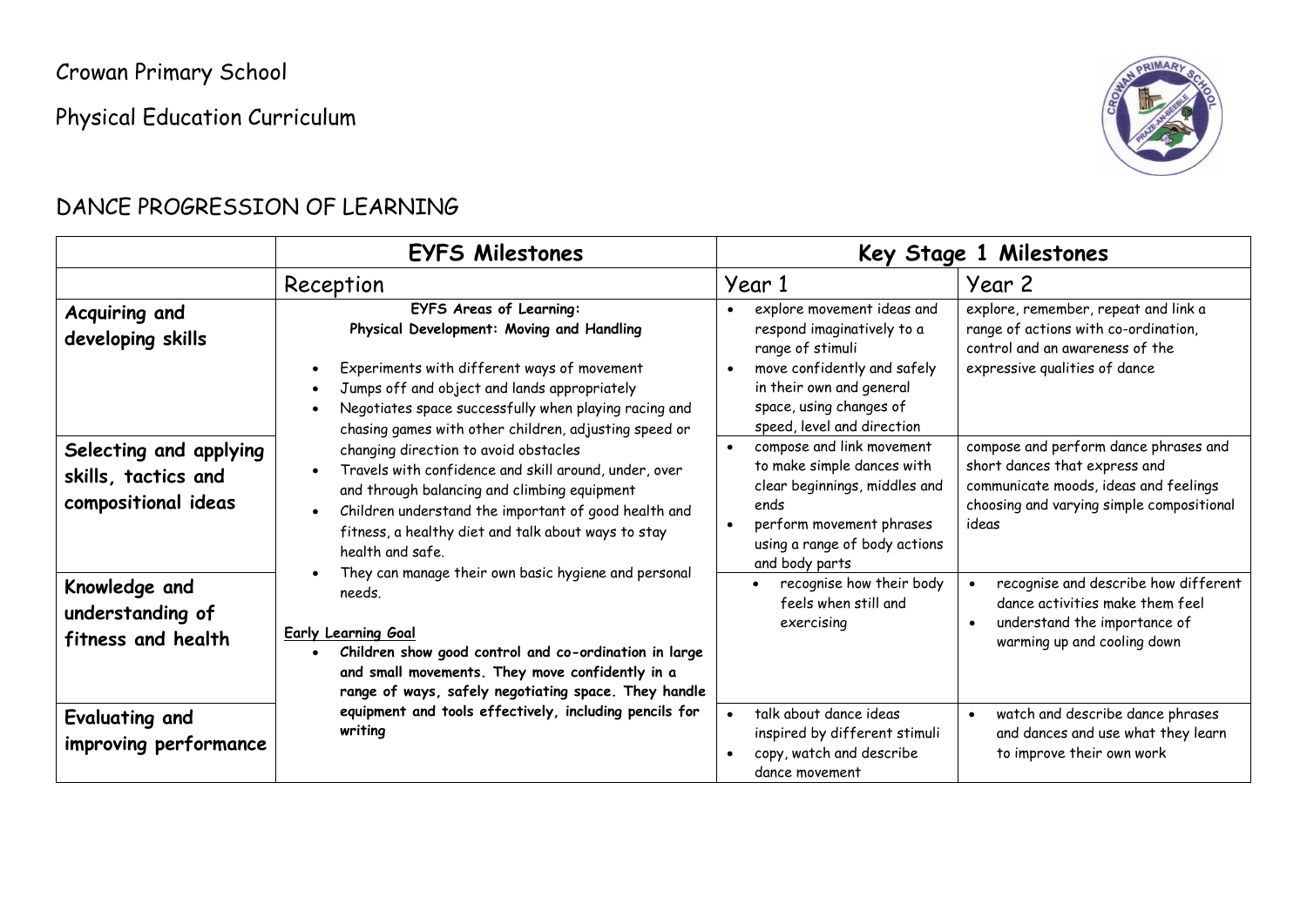## **Physical Education Dance Lessons**

## **YEAR A**

|        | Foundation                                                                | Year 1 and Year 2                                                                               |
|--------|---------------------------------------------------------------------------|-------------------------------------------------------------------------------------------------|
| Autumn | Under the Sea Planning                                                    | <b>Animals Planning</b>                                                                         |
|        | To learn to use flocking and different travelling steps to create         | To learn to use large body actions to create a dance about a cat.                               |
|        | a dance about a shoal of fish.                                            | To learn to develop and remember movement actions for a dance.                                  |
|        | To learn to develop and remember movement actions for a                   | To learn to change levels and speeds within your dance.                                         |
|        | dance. Can you include a change in levels and speed within your<br>dance? | To learn to create an animal shape and link them together in a polar bear and<br>penguin dance. |
|        | To learn to create a duet with 5 different starfish shapes. Can           | To learn to travel from one to another.                                                         |
|        | you add in exciting energetic movements?                                  | To learn to perform a dance about a rainforest linking moves together fluently                  |
|        | To learn to perform a dance about the creatures of the sea                | and in unison.                                                                                  |
|        | linking moves together fluently and in unison.                            | To learn to develop skills in the performance of a dance.                                       |
|        | To learn to develop my skills in the performance of a dance.              | To learn to practise and perform a dance based on animals from around the                       |
|        | To learn to practice and perform a dance based on animals                 | world.                                                                                          |
|        | around the world.                                                         | To learn to describe work explaining what you liked and disliked.                               |
| Spring | <b>Toys Planning</b>                                                      | <b>Celebration Planning</b>                                                                     |
|        | To learn to show basic travelling steps to move in different              | To learn to use large body actions and small body actions to create a dance                     |
|        | ways like a toy.                                                          | about a cat in Halloween.                                                                       |
|        | To learn to repeat movements in character using the theme of              | To learn to develop and remember movement actions for a dance                                   |
|        | Toys.                                                                     | To learn to include a change in levels and speed within your dance.                             |
|        | To learn to move in character as a toy emerging from a                    | To learn to develop a Chinese New Year Dragon dance.                                            |
|        | wrapping, including changes of levels.                                    | To learn to develop a winter dance showing different snow shapes and travel                     |
|        | To learn to move in character to tell a movement story about a            | movements.                                                                                      |
|        | toy in a toy box linking movements together fluently.                     | To learn to perform a dance about Christmas linking moves together fluently                     |
|        | To learn to move in character to tell a movement story about a            | and in unison.                                                                                  |
|        | puppet as a duet.                                                         | To learn to practice and perform a dance based on celebrations?                                 |
|        | To learn to move in character to tell a movement story motif              | Can you describe and comment on others work explaining what you like and                        |
|        | about a toy of your choice.                                               | dislike and why?                                                                                |
| Summer | Not in this term                                                          | Not in this term                                                                                |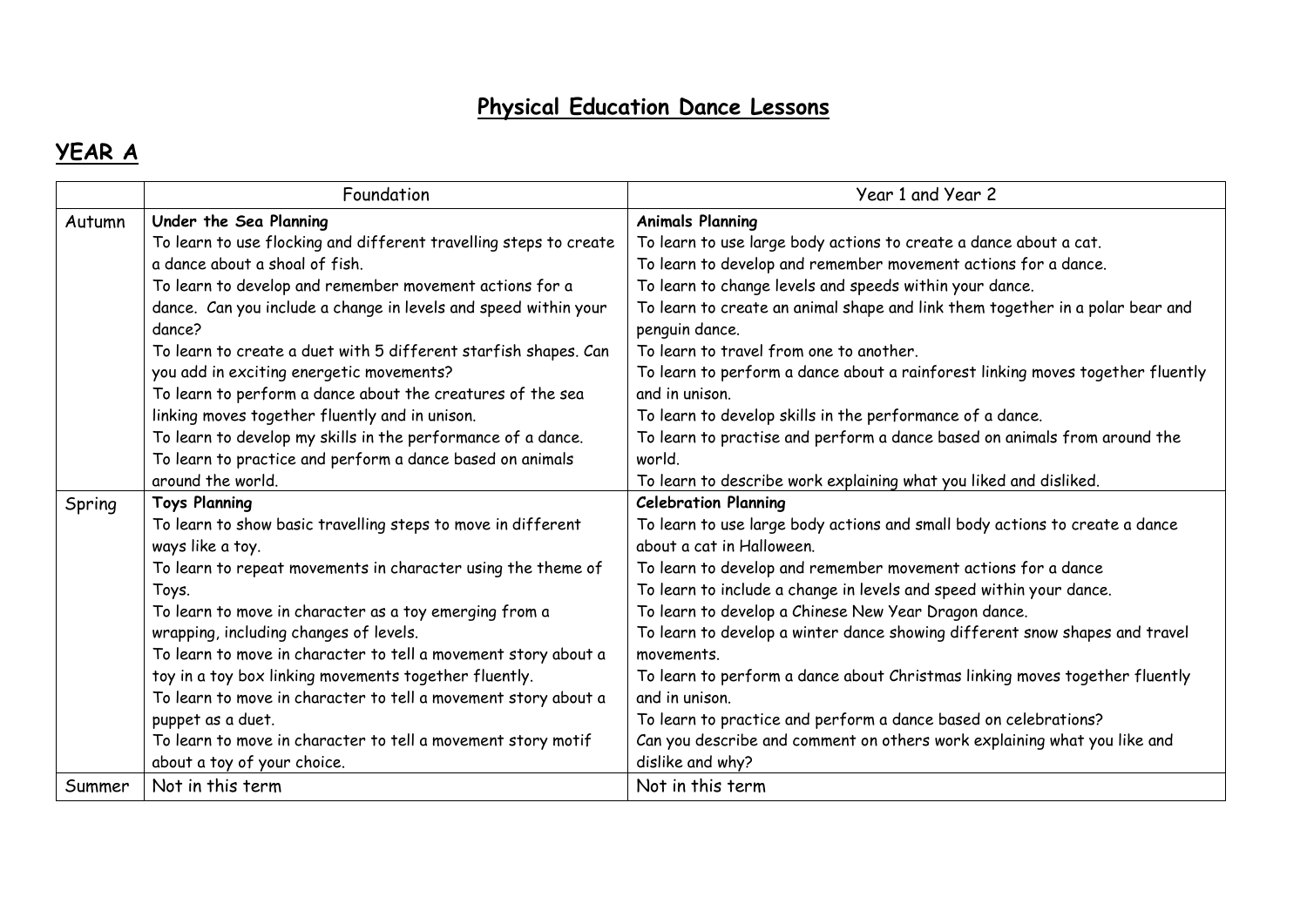## **YEAR B**

|        | Foundation                                                                                               | Year 1 and Year 2                                                                                                 |
|--------|----------------------------------------------------------------------------------------------------------|-------------------------------------------------------------------------------------------------------------------|
| Autumn | Under the Sea Planning                                                                                   | <b>Dinosaur Planning</b>                                                                                          |
|        | To learn to use flocking and different travelling steps to create                                        | To learn to use large body actions and small body actions to create a dance                                       |
|        | a dance about a shoal of fish.                                                                           | about a dinosaur.                                                                                                 |
|        | To learn to develop and remember movement actions for a                                                  | To learn to develop and remember movement actions for a dance. Can you                                            |
|        | dance. Can you include a change in levels and speed within your                                          | include a change in levels and speed within your dance?                                                           |
|        | dance?                                                                                                   | To learn to create some different dinosaur movements and link them together                                       |
|        | To learn to create a duet with 5 different starfish shapes. Can                                          | in a dance sequence.                                                                                              |
|        | you add in exciting energetic movements?                                                                 | To learn and perform a dance about a dinosaur romp. Linking moves together                                        |
|        | To learn to perform a dance about the creatures of the sea                                               | fluently and in unison.                                                                                           |
|        | linking moves together fluently and in unison.                                                           | To learn to create, practise and develop the performance of a dance.                                              |
|        | To learn to develop my skills in the performance of a dance.                                             | To learn to practise and perform a dance based on dinosaur movements. Can you                                     |
|        | To learn to practice and perform a dance based on animals                                                | describe and comment on others work explaining what you like and dislike and                                      |
|        | around the world.                                                                                        | why?                                                                                                              |
| Spring | <b>Toys Planning</b>                                                                                     | Antarctica                                                                                                        |
|        | To learn to show basic travelling steps to move in different                                             | To learn to use appropriate dance actions to create a dance phrase based on                                       |
|        | ways like a toy.                                                                                         | penguins.                                                                                                         |
|        | To learn to repeat movements in character using the theme of                                             | To learn to use appropriate dance actions to create a dance phrase based on                                       |
|        | Toys.                                                                                                    | the explorers.                                                                                                    |
|        | To learn to move in character as a toy emerging from a                                                   | To learn to work cooperatively with a partner to create an interactive dance                                      |
|        | wrapping, including changes of levels.<br>To learn to move in character to tell a movement story about a | phrase based on a picture.                                                                                        |
|        |                                                                                                          | To learn and perform the set phrase from Happy Feet.<br>To learn to recall the dance so far and create the story. |
|        | toy in a toy box linking movements together fluently.                                                    |                                                                                                                   |
|        | To learn to move in character to tell a movement story about a<br>puppet as a duet.                      |                                                                                                                   |
|        | To learn to move in character to tell a movement story motif                                             |                                                                                                                   |
|        | about a toy of your choice.                                                                              |                                                                                                                   |
| Summer | Not in this term                                                                                         | Not in this term                                                                                                  |
|        |                                                                                                          |                                                                                                                   |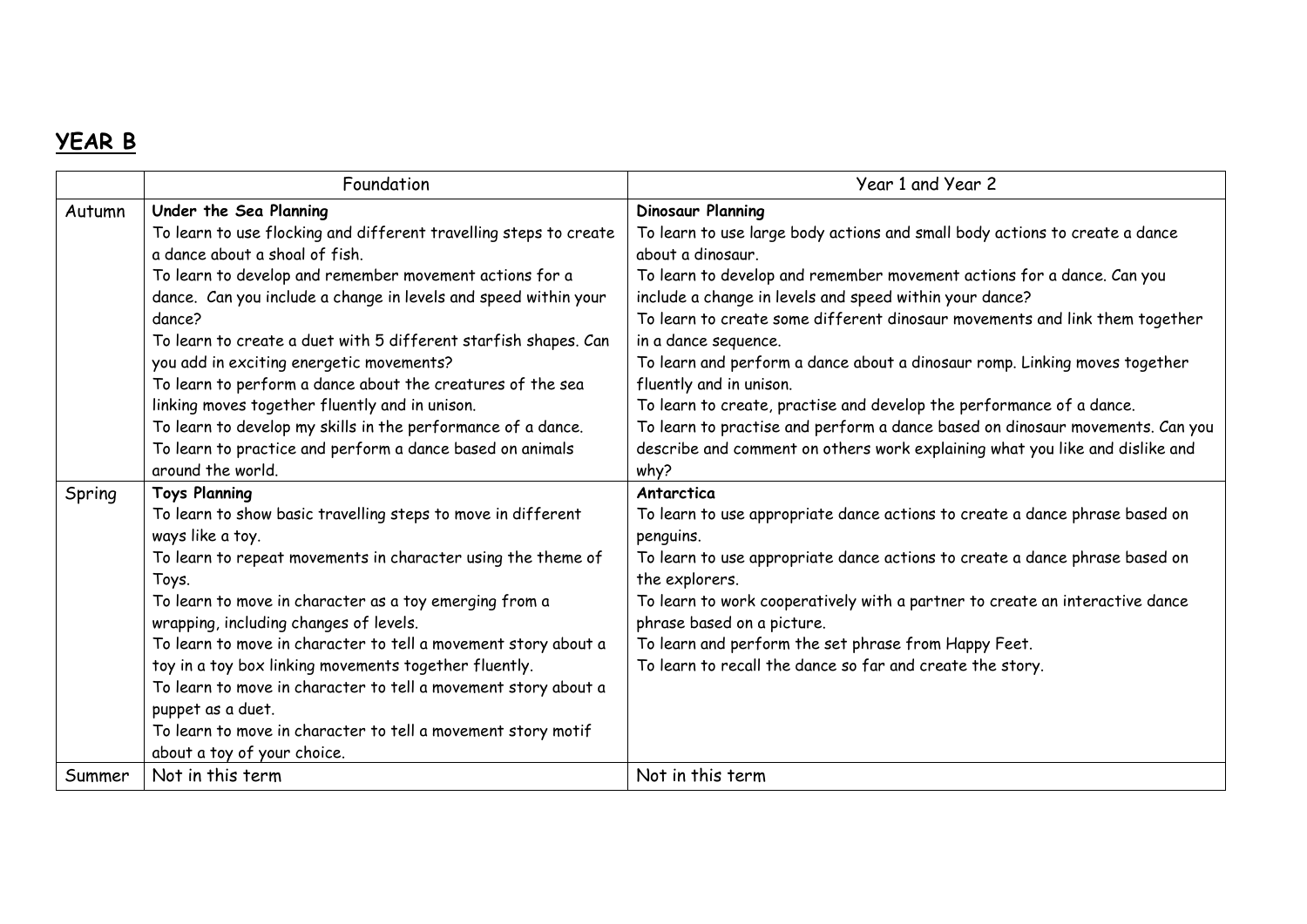## DANCE PROGRESSION OF LEARNING Key Stage 2

|                                                                      | Lower Key Stage 2 Milestones                                                                                                                                                                                                                          |                                                                                                                                                                        | Upper Key Stage 2 Milestones                                                                                                                                                                                    |                                                                                                                                                       |
|----------------------------------------------------------------------|-------------------------------------------------------------------------------------------------------------------------------------------------------------------------------------------------------------------------------------------------------|------------------------------------------------------------------------------------------------------------------------------------------------------------------------|-----------------------------------------------------------------------------------------------------------------------------------------------------------------------------------------------------------------|-------------------------------------------------------------------------------------------------------------------------------------------------------|
|                                                                      | Year 3                                                                                                                                                                                                                                                | Year 4                                                                                                                                                                 | Year 5                                                                                                                                                                                                          | Year 6                                                                                                                                                |
| Acquiring and developing<br>skills                                   | improvise freely on their<br>$\bullet$<br>own and with a partner,<br>translating ideas from a<br>stimulus into movement                                                                                                                               | explore and create<br>characters and<br>narratives in response<br>to a range of stimuli                                                                                | explore and improvise<br>$\bullet$<br>ideas for dances in<br>different styles,<br>working on their own,<br>with a partner and in a<br>group                                                                     | explore, improvise and<br>combine movement<br>ideas fluently and<br>effectively                                                                       |
| Selecting and applying<br>skills, tactics and<br>compositional ideas | create and link dance phrases<br>$\bullet$<br>using a simple dance structure<br>or motif<br>perform dances with an<br>$\bullet$<br>awareness of rhythmic,<br>dynamic and expressive<br>qualities, on their own, with a<br>partner and in small groups | use simple choreographic<br>principles to create<br>motifs and narrative<br>perform complex dance<br>phrases and dances that<br>communicate character<br>and narrative | compose dances by using<br>adapting and developing<br>steps, formations and<br>patterning from different<br>dance styles<br>perform dances<br>$\bullet$<br>expressively, using a range<br>of performance skills | create and structure<br>motifs, phrases, sections<br>and whole dances<br>begin to use basic<br>compositional principles<br>when creating their dances |
| Knowledge and<br>understanding of fitness<br>and health              | keep up activity over a period<br>of time and know they need to<br>warm up and cool down for<br>dance                                                                                                                                                 | know and describe what<br>$\bullet$<br>you need to do to warm up<br>and cool down for dance                                                                            | organise their own warm-up<br>and cool-down activities to<br>suit the dance<br>show an understanding of<br>$\bullet$<br>why it is important to warm<br>up and cool down                                         | understand why dance is<br>good for their fitness,<br>health and wellbeing<br>prepare effectively for<br>dancing                                      |
| Evaluating and improving<br>performance                              | describe and evaluate some of<br>the compositional features of<br>dances performed with a<br>partner and in a group<br>talk about how they might<br>$\bullet$<br>improve their dances                                                                 | describe, interpret and<br>evaluate their own and<br>others' dances, taking<br>account of character and<br>narrative                                                   | describe, analyse, interpret<br>and evaluate dances,<br>showing an understanding of<br>some aspects of style and<br>context                                                                                     | understand how a dance is<br>formed and performed<br>evaluate, refine and develop<br>their own and others work                                        |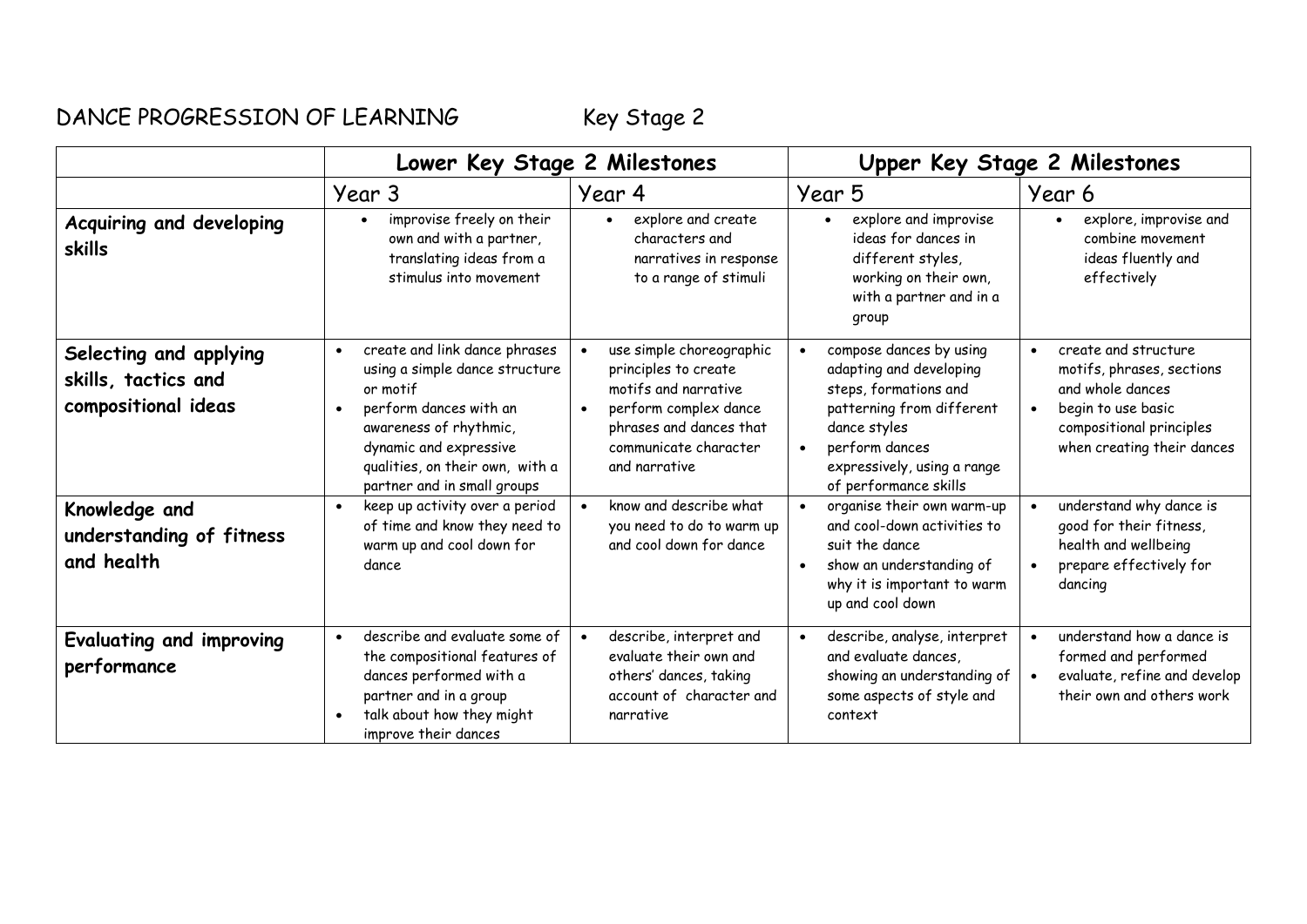#### **Physical Education Dance Lessons**

## **YEAR A**

|        | Year 3 and Year 4                                                | Year 5 and Year 6                                                              |
|--------|------------------------------------------------------------------|--------------------------------------------------------------------------------|
| Autumn | Shake, Rattle and Roll Planning                                  | <b>Roman Planning</b>                                                          |
|        | To learn to develop a sequence of moves which tell the story     | To learn to develop a dance motif using pictures as a stimulus.                |
|        | through dance of how a rock becomes soil.                        | To learn to develop a dance sequence with a partner using pictures as a        |
|        | To learn to work as a pair to create and perform a short dance   | stimulus.                                                                      |
|        | sequence.                                                        | To learn to develop a dance sequence with a partner using pictures as a        |
|        | To learn to create and perform a whole class dance based on a    | stimulus.                                                                      |
|        | volcano poem. Can you include some rock and roll moves in the    | To learn to develop a dance sequence with a partner using pictures as a        |
|        | final stages of the dance?                                       | stimulus. Can you play an effective role in a story telling sequence?          |
|        | To learn to create and perform a whole class dance based on a    | To learn to practise and refine a dance based on the topic of Romans. Can you  |
|        | rocks and volcanoes. Can you include some rock and roll moves in | watch a recording and notice elements for improvement?                         |
|        | the final stages of the dance?                                   | To learn to practise and perform a dance based on the topic of Romanss.        |
|        | To learn to perform a longer sequence of moves developing your   |                                                                                |
|        | performance skills.                                              |                                                                                |
|        | To learn to practice and perform a dance based on rocks,         |                                                                                |
|        | volcanoes and Rock and Roll.                                     |                                                                                |
| Spring | <b>Rainforests Planning</b>                                      | <b>India Planning</b>                                                          |
|        | To learn to develop a phrase based on the characteristics of     | To learn to explore and improvise ideas for an Indian Style of dance, working  |
|        | animals that live in the forest.                                 | individually and in a pair.                                                    |
|        | To learn to create a group phrase based on actions of an         | To learn to select and learn appropriate dance material to create a set phrase |
|        | explorer in the rainforest.                                      | that represents the chosen theme of Indian Dance.                              |
|        | To learn to create and perform a duet based on the journey an    | To learn to select and learn appropriate hand gestures that are represented in |
|        | explorer may take through the rainforest.                        | a story in Indian Dance.                                                       |
|        | To learn to use a clip as the stimulus to create a class tribal  | To learn a set Indian Dance from a Film clip.                                  |
|        | dance phrase.                                                    | To learn to perform an Indian dance based on different styles, incorporating   |
|        | To learn to remember and recall the dance sections so far and    | costume? Can you create an ending for your dance?                              |
|        | suggest a story for the whole Rainforest Dance.                  | To learn to perform your dance to an audience.                                 |
|        | To learn to practise and perform a dance based on The            |                                                                                |
|        | Rainforest. Can you describe and comment on others work          |                                                                                |
|        | explaining what you like and dislike and why?                    |                                                                                |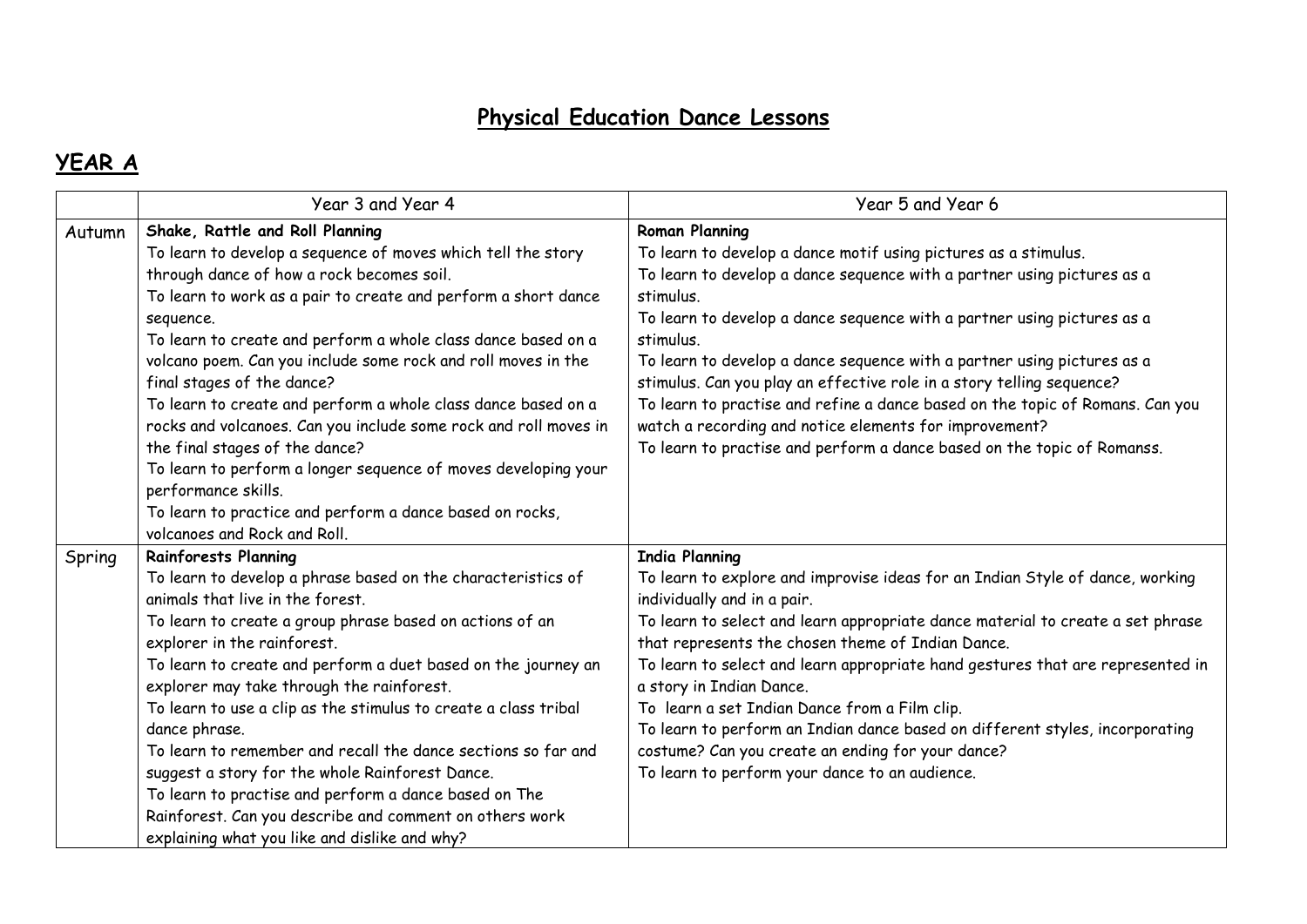# **YEAR B**

|        | Year 3 and Year 4                                                                                                                                                                                                                                                                                                                                                                                                                                                                                                                                                                                                                                                                                                                | Year 5 and Year 6                                                                                                                                                                                                                                                                                                                                                                                                                                                                                                                                                                                                                                                                                      |
|--------|----------------------------------------------------------------------------------------------------------------------------------------------------------------------------------------------------------------------------------------------------------------------------------------------------------------------------------------------------------------------------------------------------------------------------------------------------------------------------------------------------------------------------------------------------------------------------------------------------------------------------------------------------------------------------------------------------------------------------------|--------------------------------------------------------------------------------------------------------------------------------------------------------------------------------------------------------------------------------------------------------------------------------------------------------------------------------------------------------------------------------------------------------------------------------------------------------------------------------------------------------------------------------------------------------------------------------------------------------------------------------------------------------------------------------------------------------|
| Autumn | <b>Machines Planning</b><br>To learn to develop a sequence of machine moves which have<br>action and re-action within the dance sequence.<br>To learn to work as a pair to create and perform a short dance<br>sequence.<br>To learn to create and perform a duet and a whole class dance,<br>working in unison and canon based on machines.<br>To learn to develop and perform a longer sequence of movements<br>which include a range of dynamics and body percussion.<br>To learn to perform a longer sequence of moves developing your<br>performance skills.<br>To learn to practise and perform a dance based on machines.<br>Can you describe and comment on others work explaining what<br>you like and dislike and why? | <b>Communication Planning</b><br>To learn to develop a dance motif using mobile phone numbers as a stimulus.<br>To learn to develop a dance motif using a visual stimulus.<br>To learn to develop a dance from a narrative stimulus and include emotions<br>within the dance.<br>To learn to develop a dance through body shapes and gesture for others to<br>interpret.<br>To learn to practise and refine the performance and composition of a dance.<br>To learn to practise and perform a dance based on a variety of forms of<br>communication.                                                                                                                                                   |
| Spring | <b>Topic Based Dance Planning</b><br>To learn to develop a phrase based on the characteristics of our<br>topic.<br>To learn to create a group phrase based on actions of our topic.<br>To learn to create and perform a duet based on an element of<br>our topic.<br>To learn to use a clip as the stimulus to create section of our<br>dance based on our topic.<br>To learn to remember and recall the dance sections so far and<br>suggest a story for the whole topic dance.<br>To learn to practice and perform a dance based on our topic. Can<br>you describe and comment on others work explaining what you<br>like and dislike and why?                                                                                 | World War 2 Planning<br>To learn to develop a dance motif using the start of war as a stimulus<br>Announcement of the start of war.<br>To learn to develop a dance from a narrative stimulus and include emotions<br>within the dance.<br>To learn to develop a dance motif using a visual/audio stimulus.<br>Blitz photos and gas mask<br>To learn to develop/ learn a dance motif based on the Jitterbug Jive.<br>Jitterbug Jive<br>To learn to perform a dance based on world war 2 to include unison, duet parts<br>and the Jitterbug Jive.<br>To learn to practise and perform a dance based on WW2. Can you evaluate and<br>comment on others work explaining what you like and dislike and why? |